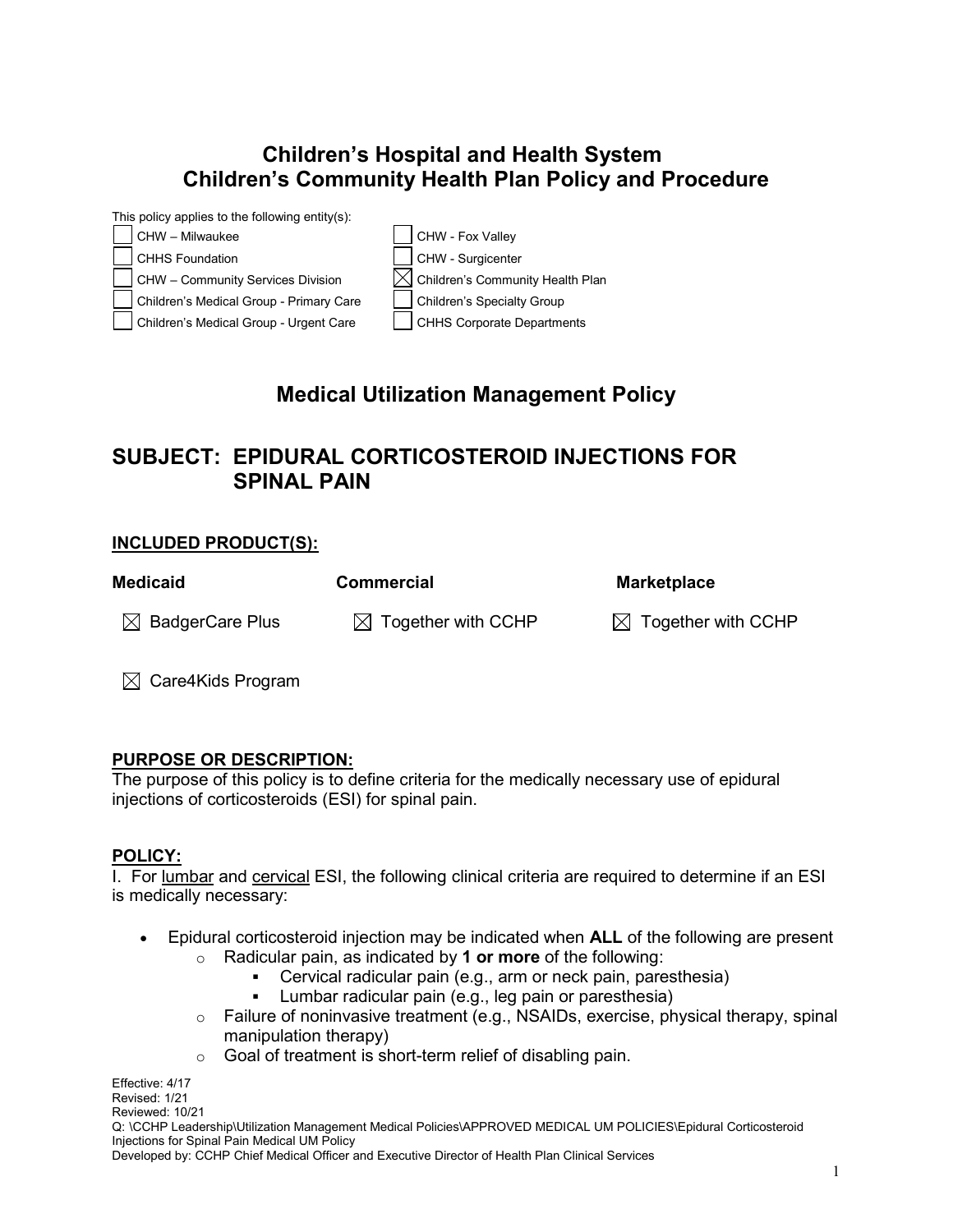- o Signs or symptoms consistent with radiculopathy, as indicated by **1 or more** of the following:
	- Diminished deep tendon reflexes on physical exam
	- Parasthesias, numbness, sensory change, or weakness in dermatomal distribution that is concordant with the proposed side and level of ESI.
	- Positive Spurling test (for cervical spine)
	- Positive femoral nerve stretch test (for lumbar spine)
	- Positive straight-leg-raising test (for lumbar spine)
	- Positive slump test (for lumbar spine)
- o No acute spinal cord compression
- $\circ$  No coagulopathy or current use of anticoagulants or antiplatelet therapy without a documented plan to hold prior to the procedure or determined safe to proceed
- ⊙ No local malignancy<br>○ No local or systemic
- No local or systemic infection

Because symptoms evolve over time and patients may experience spontaneous resolution of problems, clinical documentation supporting medical necessity must be dated within 3 months of the date of the initial proposed ESI procedure. In addition, this supporting documentation must be dated within 6 months of subsequent planned procedures. CCHP considers more than 3 ESI procedures in 12 months, at the same level regardless of side (left or right) and regardless of approach (caudal, transforaminal, or intralaminar) as not medically necessary. Provided the request meets all the foregoing requirements, CCHP will approve up to 3 ESI procedures in a single prior authorization request.

II. For ESI for thoracic spinal pain there is insufficient evidence of benefit over harm. Therefore thoracic ESI procedures will not be considered medically necessary.

### **REFERENCES**

- 1. MCG Guideline A-0225 (AC); MCG Health: Ambulatory Care 23rd Edition. Copyright © 2019 MCG Health, LLC
- 2. Friedrich JM, Harrast MA. Lumbar epidural steroid injections: indications, contraindications, risks, and benefits. Current Sports Medicine Reports 2010;9(1):43-9. DOI: 10.1249/JSR.0b013e3181caa7fc. Chou R, et al. Interventional therapies, surgery, and interdisciplinary rehabilitation for low back pain: an evidence-based clinical practice guideline from the American Pain Society. Spine 2009;34(10):1066-77. DOI: 10.1097/BRS.0b013e3181a1390d. (Reaffirmed 2016 Oct)
- 3. Cohen SP, Bicket MC, Jamison D, Wilkinson I, Rathmell JP. Epidural steroids: a comprehensive, evidence-based review. Regional Anesthesia and Pain Medicine 2013;38(3):175-200. DOI: 10.1097/AAP.0b013e31828ea086.
- 4. Young IA, Hyman GS, Packia-Raj LN, Cole AJ. The use of lumbar epidural/transforaminal steroids for managing spinal disease. Journal of the American Academy of Orthopedic Surgeons 2007;15(4):228-38. Colonno DV, Harrast MA, Herring SA. Overview of spinal interventions. Clinics in Sports Medicine 2012;31(3):409-22. DOI: 10.1016/j.csm.2012.03.004.
- 5. Murthy NS, et al. The effectiveness of repeat lumbar transforaminal epidural steroid injections. Pain Medicine 2014;15(10):1686-94. DOI: 10.1111/pme.12497.
- 6. Meng H, et al. Epidural injections with or without steroids in managing chronic low back pain secondary to lumbar spinal stenosis: a meta-analysis of 13 randomized controlled

Effective: 4/17 Revised: 1/21 Reviewed: 10/21 Q: \CCHP Leadership\Utilization Management Medical Policies\APPROVED MEDICAL UM POLICIES\Epidural Corticosteroid Injections for Spinal Pain Medical UM Policy

Developed by: CCHP Chief Medical Officer and Executive Director of Health Plan Clinical Services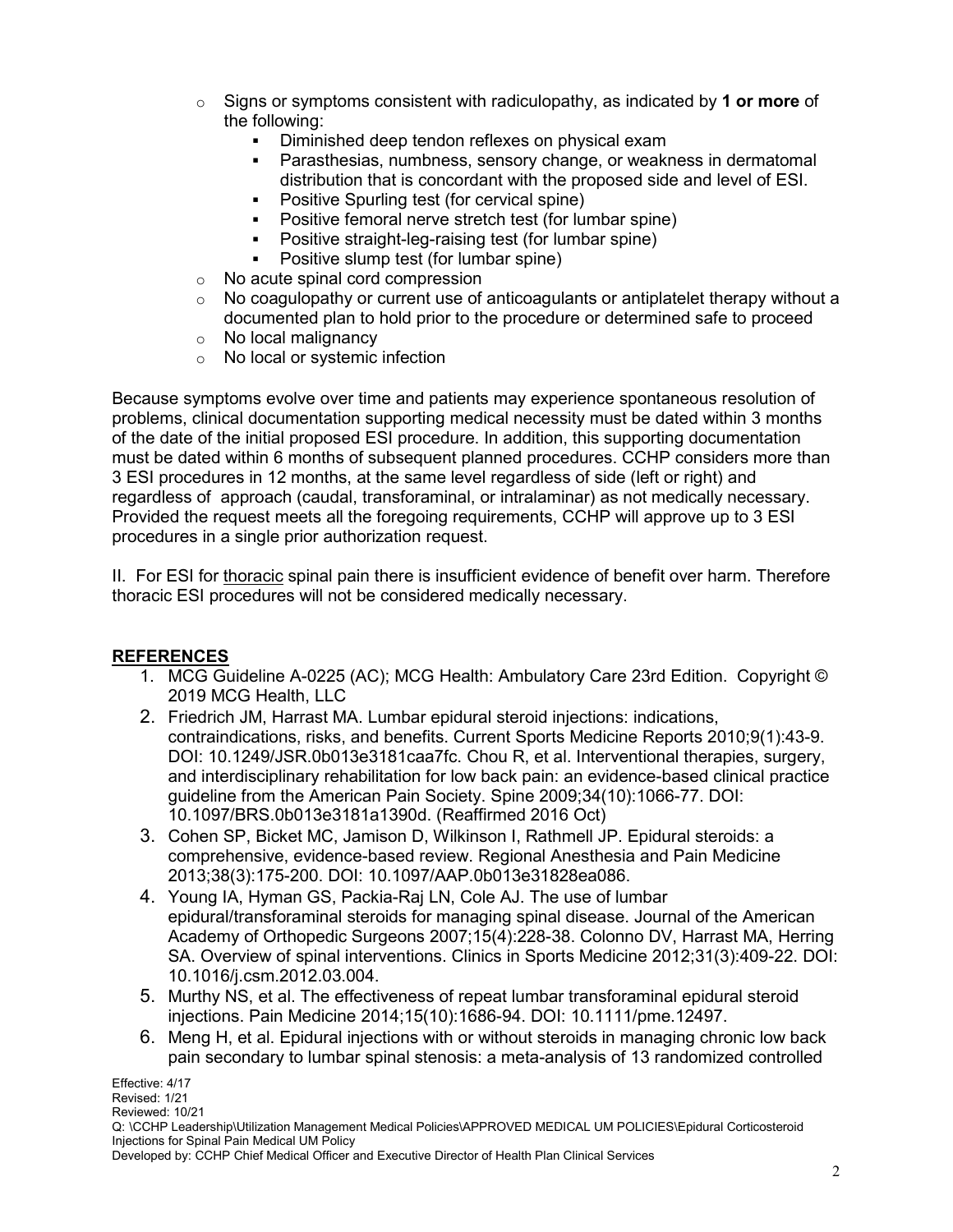trials. Drug Design, Development and Therapy 2015;9:4657-67. DOI: 10.2147/DDDT.S85524.

- 7. Novak S, Nemeth WC. The basis for recommending repeating epidural steroid injections for radicular low back pain: a literature review. Archives of Physical Medicine and Rehabilitation 2008;89(3):543-52. DOI: 10.1016/j.apmr.2007.11.008.
- 8. Rathmell JP, et al. Safeguards to prevent neurologic complications after epidural steroid injections: consensus opinions from a multidisciplinary working group and national organizations. Anesthesiology 2015;122(5):974-84. DOI: 10.1097/ALN.0000000000000614.
- 9. Staal JB, de Bie R, de Vet HC, Hildebrandt J, Nelemans P. Injection therapy for subacute and chronic low-back pain. Cochrane Database of Systematic Reviews 2008, (verified by Cochrane 2011 Feb), Issue 3. Art. No.: CD001824. DOI: 10.1002/14651858.CD001824.pub3. [ Context Link 1 ] View abstract...
- 10.Chou R, et al. Pain management injection therapies for low back pain. Technology assessment report ESIB0813 [Internet] Agency for Healthcare Research and Quality. 2015 July Accessed at: http://www.ahrq.gov. [created 2015; accessed 2016 Aug 22]
- 11.Watters WC, et al. Guideline update for the performance of fusion procedures for degenerative disease of the lumbar spine. Part 13: injection therapies, low-back pain, and lumbar fusion. Journal of Neurosurgery: Spine 2014;21(1):79-90. DOI: 10.3171/2014.4.SPINE14281
- 12.Manchikanti L, et al. An update of comprehensive evidence-based guidelines for interventional techniques in chronic spinal pain. Part II: guidance and recommendations. Pain Physician 2013;16(2 Suppl):S49-283. (Reaffirmed 2016 Oct)
- 13.Manchikanti L, Cash KA, McManus CD, Pampati V, Benyamin RM. Thoracic interlaminar epidural injections in managing chronic thoracic pain: a randomized, double-blind, controlled trial with a 2-year follow-up. Pain Physician 2014;17(3):E327-38.
- 14.Chou R, et al. Epidural corticosteroid injections for radiculopathy and spinal stenosis: a systematic review and meta-analysis. Annals of Internal Medicine 2015;163(5):373-81. DOI: 10.7326/M15-0934.
- 15.Manchikanti L, et al. Do cervical epidural injections provide long-term relief in neck and upper extremity pain? A systematic review. Pain Physician 2015;18(1):39-60.
- 16.Engel A, King W, MacVicar J, Standards Division of the International Spine Intervention Society. The effectiveness and risks of fluoroscopically guided cervical transforaminal injections of steroids: a systematic review with comprehensive analysis of the published data. Pain Medicine 2014;15(3):386-402. DOI: 10.1111/pme.12304.
- 17.Shamliyan TA, Staal JB, Goldmann D, Sands-Lincoln M. Epidural steroid injections for radicular lumbosacral pain: a systematic review. Physical Medicine and Rehabilitation Clinics of North America 2014;25(2):471-489.e50. DOI: 10.1016/j.pmr.2014.02.001.
- 18.Benyamin RM, et al. The effectiveness of lumbar interlaminar epidural injections in managing chronic low back and lower extremity pain. Pain Physician 2012;15(4):E363- 404.
- 19.Liu K, Liu P, Liu R, Wu X, Cai M. Steroid for epidural injection in spinal stenosis: a systematic review and meta-analysis. Drug Design, Development and Therapy 2015;9:707-16. DOI: 10.2147/DDDT.S78070.
- 20.Manchikanti L, Benyamin RM, Falco FJ, Kaye AD, Hirsch JA. Do epidural injections provide short- and long-term relief for lumbar disc herniation? a systematic review. Clinical Orthopaedics and Related Research 2015;473(6):1940-56. DOI: 10.1007/s11999-014-3490-4.

Effective: 4/17 Revised: 1/21 Reviewed: 10/21 Q: \CCHP Leadership\Utilization Management Medical Policies\APPROVED MEDICAL UM POLICIES\Epidural Corticosteroid Injections for Spinal Pain Medical UM Policy

Developed by: CCHP Chief Medical Officer and Executive Director of Health Plan Clinical Services